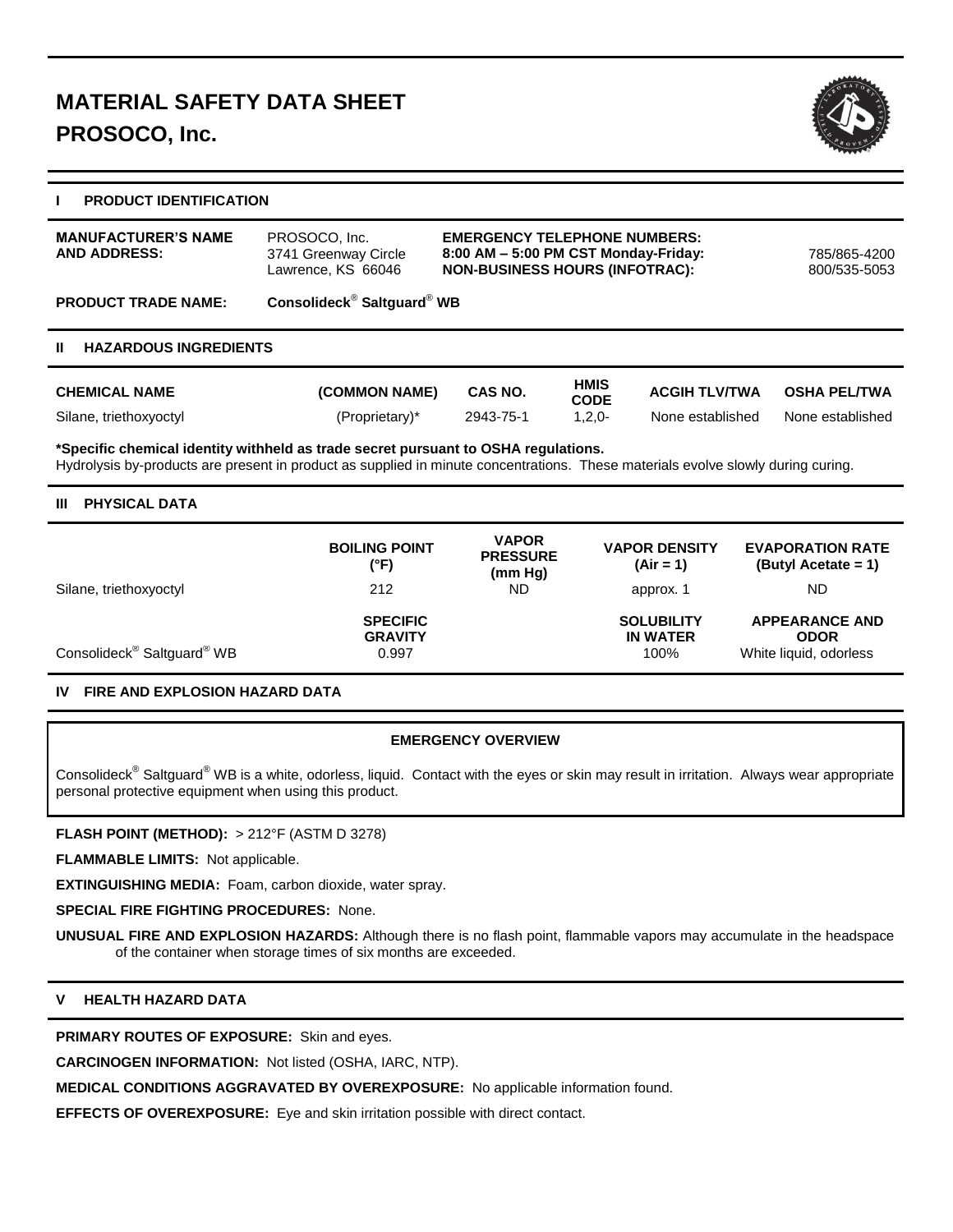**EYE CONTACT:** Causes eye irritation.

**SKIN CONTACT:** Causese skin irritation.

**INHALATION:** No harmful effects have been reported upon inhalation.

**INGESTION:** No harmful effects reported.

### **EMERGENCY AND FIRST AID PROCEDURES:**

- **EYE CONTACT:** If in eyes, flush with large amounts of water for 15 minutes, holding eyelids apart to ensure flushing of the entire eye surface. Get medical attention.
- **SKIN CONTACT:** Wash exposed area with soap and water. Remove contaminated clothing. If persistent irritation occurs, get medical attention. Launder contaminated clothing before reuse.

**INHALATION:** No respiratory effects have been reported.

**INGESTION:** Seek medical assistance.

## **VI REACTIVITY DATA**

**STABILITY:** Relatively non-reactive, but will hydrolyze slowly at ambient temperatures to form alcohol.

**CONDITIONS TO AVOID:** Heat, frost.

**INCOMPATIBILITY (MATERIALS TO AVOID):** Strong acids, oxidants, alkalis.

**HAZARDOUS COMBUSTION OR DECOMPOSITION PRODUCTS:** After long periods of time, small amounts of alcohol may be formed in the container headspace.

## **VII SPILL OR LEAK PROCEDURES**

- **SPILL, LEAK, WASTE DISPOSAL PROCEDURES:** Wear appropriate protective safety equipment. Control spill with absorbent pads or brooms. If necessary, apply granular or loose sorbent to spill. When absorbed, sweep or otherwise collect and dispose of properly. Floors may be slippery; care should be exercised to avoid falls.
- **WASTE DISPOSAL METHODS:** Dispose of in a manner approved for this material. As of this writing, the product is not classified as a hazardous waste, however, federal regulation prohibits disposal of liquid materials of any kind in a sanitary landfill. Solidify cleanup residuals before disposal. As local and state regulations may vary, consult with appropriate state and local regulatory agencies or the sanitary landfill operator to ascertain proper disposal procedures.

Empty containers must not be reused. Drain all liquid possible from the container before disposal in a sanitary landfill.

### **VIII SPECIAL PROTECTION INFORMATION**

**RESPIRATORY PROTECTION:** Wear a NIOSH approved dust/mist respirator as necessary to avoid unnecessary inhalation of wind drift during application.

**VENTILATION:** Mechanical local exhaust at point of use.

**PROTECTIVE CLOTHING:** Wear protective clothing such as long sleeved work shirt and pants, work boots, and rubber gloves as needed to avoid skin contact. Do not allow clothing to become saturated with product. If work practices cannot be adjusted to avoid excess clothing saturation, splash resistant or Tyvek clothing and boots may be required.

**PROTECTIVE GLOVES:** Chemically resistant gloves such as nitrile, rubber, or PVC may be used.

- **EYE PROTECTION:** Safety glasses with side shields are recommended. Splash resistant goggles or a face shield should be used prevent eye contact where wind-drift and excess atomization can pose a risk
- **OTHER PROTECTIVE EQUIPMENT:** Access to an eyewash is recommended. Personal protective clothing and use of equipment must be in accordance with 29 CFR 1910.133 and 29 CFR 19120. 132.

## **IX SPECIAL PRECAUTIONS**

**WORK PRACTICES:** Proper work practices and planning should be utilized to avoid contact with workers, passersby, and nonmasonry surfaces. Do not atomize during application. Beware of wind drift. See the Product Data sheet and label for specific precautions to be taken during use. Wash hands before breaks and at the end of a shift.